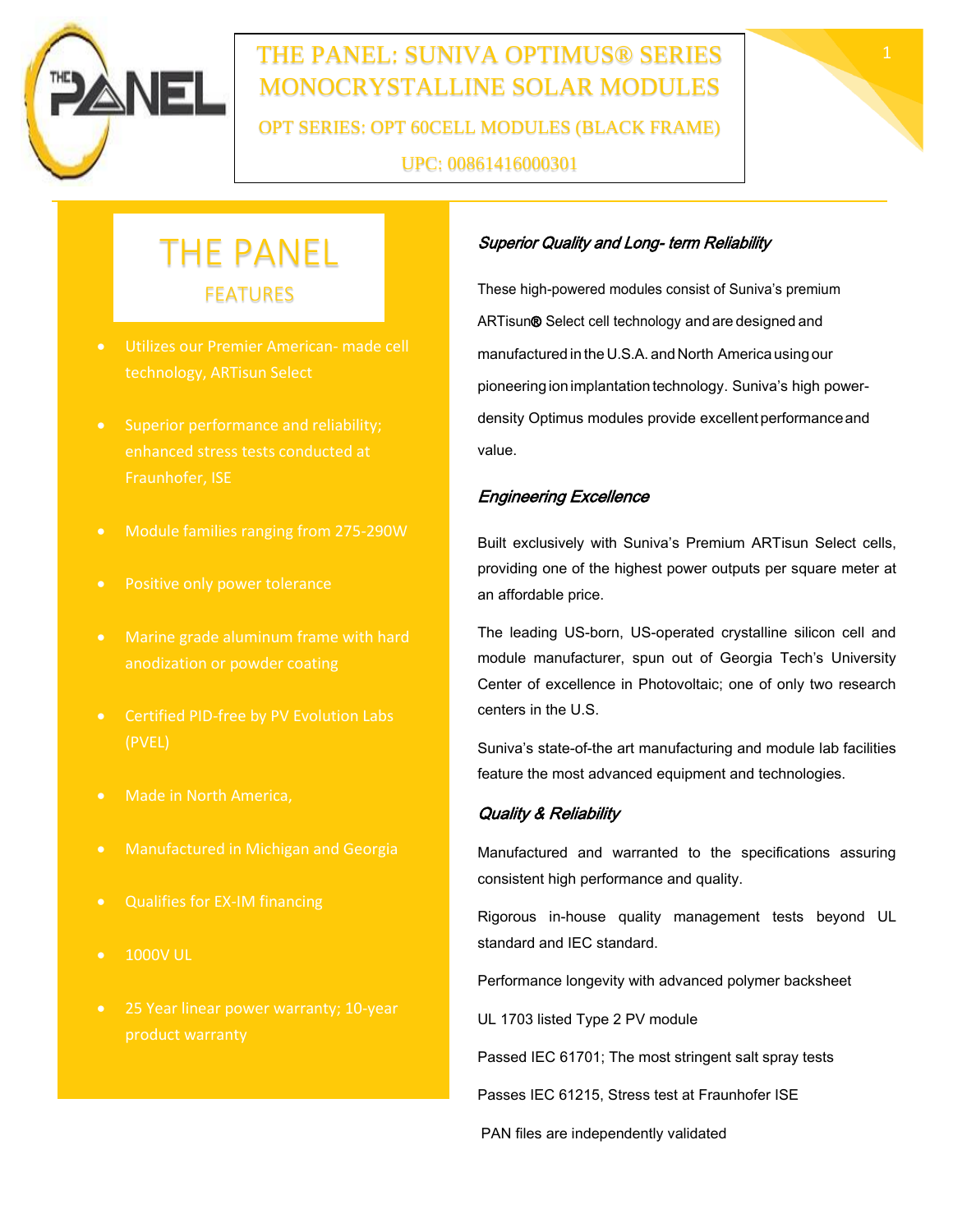

## THE PANEL: SUNIVA OPTIMUS® SERIES MONOCRYSTALLINE SOLAR MODULES

OPT SERIES: OPT 60CELL MODULES (BLACK FRAME)

UPC: 00861416000301

Please read the instruction manual before installing or working with module.

### ELECTRICAL DATA (NOMINAL)

The rated power may only vary by -0/+10W and all other electrical parameters by 5%

| Model number                       | OPT 280-60-4-100 |  |
|------------------------------------|------------------|--|
| Power classification (Pmax)        | <b>280W</b>      |  |
| Module efficiency (%)              | 17.04%           |  |
| Voltage at Max. Power Point (Vmp)  | 31.8V            |  |
| Current at Max. Power Point (Imp)  | 8.81A            |  |
| Open Circuit Voltage (VoC)         | 38.8 V           |  |
| <b>Short Circuit Current (Isc)</b> | 9.57 A           |  |
|                                    |                  |  |

The electrical data apply to standard test conditions (STC): irradiance of 1000W/m2 with AM 1.5 spectra at 25

degrees Celsius

### CHARACTERISTIC DATA

| <b>Type of Solar Cell</b> | High-efficiency ARTisun cells, 3 and 5 busbar options |
|---------------------------|-------------------------------------------------------|
|                           | available                                             |
| Frame                     | Anodized or powder coated aluminum alloy              |
| <b>Glass</b>              | Tempered (low-iron), anti-reflective coating          |
| <b>Junction Box</b>       | NEMA IP67 rated; 3 internal bypass codes              |
| Cable and connections     | 12 AWG (4mm2) PV wire with multiple connectors        |
|                           | options available, cable length 1000 mm               |